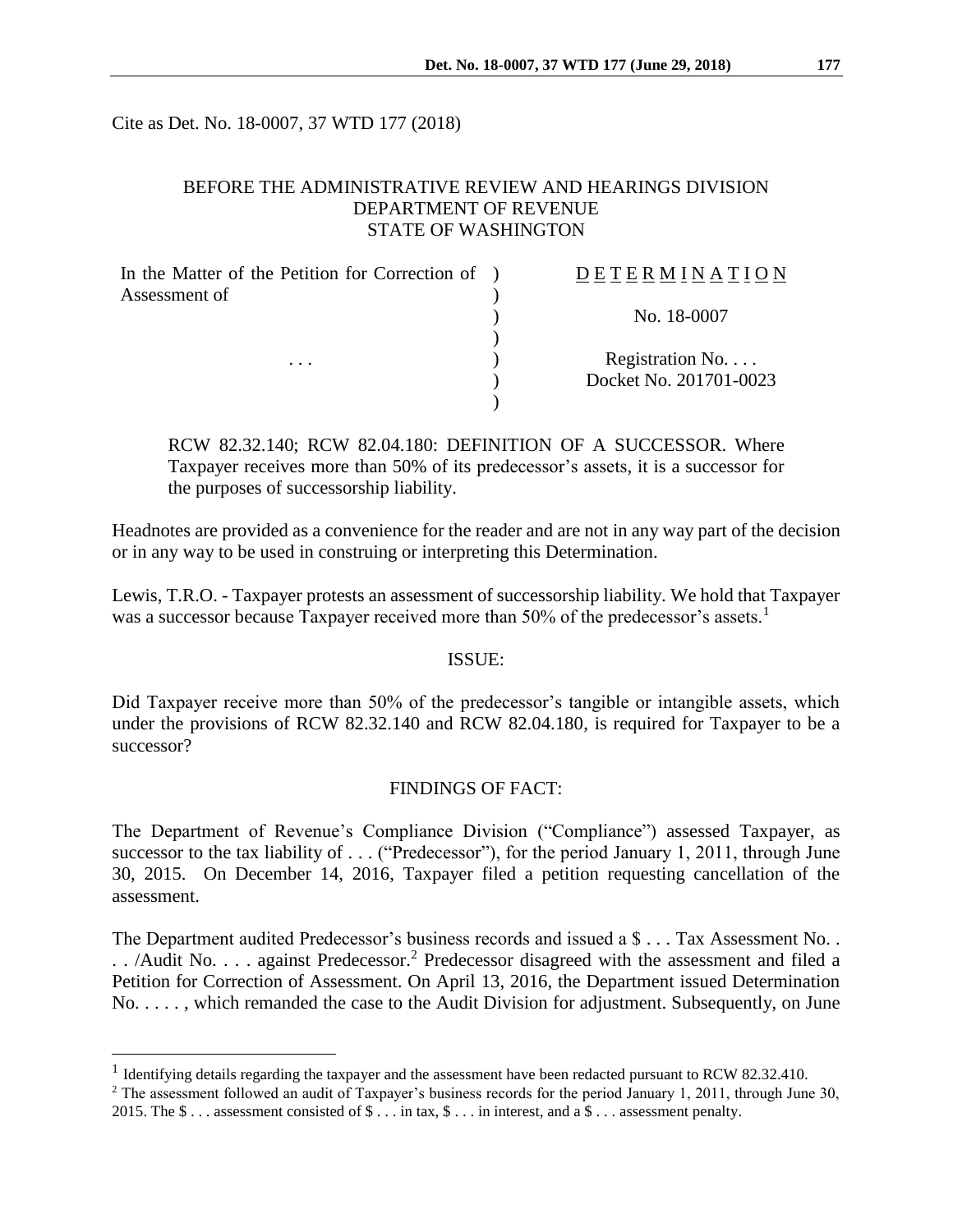20, 2016, the Department issued a \$ . . . corrected assessment.<sup>3</sup> Predecessor disagreed with the post-assessment adjustment and, on July 29, 2016, filed a petition for correction of the assessment. On August 24, 2016, Predecessor's petition for correction of assessment was denied because the petition was filed late.

On August 25, 2016, the Department's Compliance Division ("Compliance") issued Predecessor a demand for payment. On September 15, 2016, during a conversation with Compliance, Predecessor told Compliance it filed an appeal with the Board of Tax Appeals. Compliance informed Taxpayer that the assessment must be paid and that Compliance would pursue collection of the assessment. On September 20, 2016, Compliance issued Tax Warrant No. . . . with a September 30, 2016, due date. On October 4, 2016, Predecessor closed its account with the Department as of September 20, 2016. On October 5, 2016, Compliance filed Tax Warrant No. . . . with . . . Superior court.

The predecessor operated a restaurant that sold [cuisine type "A"]. The restaurant did not prosper. Recognizing the business was in trouble, Predecessor decided to sell the business. On July 6, 2016, Predecessor and Taxpayer signed a purchase and sale agreement. On July 18, 2016, an addendum/amendment to the purchase and sale agreement agreed that the purchase price was \$ . . . with the purchase price allocated among the following assets: Leasehold improvements - \$ . . . ; Equipment -  $\$\dots$ ; Noncompete Agreement -  $\$\dots$ ; and Goodwill -  $\$\dots$ .

The business sale closed on September 20, 2016. The Closing Statement provided that escrow would hold back \$ . . . of Seller's equity for a period of thirty days following the date of closing. On September 26, 2016, the escrow company contacted Compliance to inform the Department that Predecessor was selling the business and to determine if Predecessor had paid its tax liability [and] the Department responded that Predecessor had a \$ . . . warrant outstanding. On November 15, 2016, Compliance issued a \$ . . . successorship assessment against Taxpayer for the unpaid tax due from Predecessor.

In operating the restaurant, Taxpayer changed the name of the restaurant, the food offering, the telephone number, and the décor of the restaurant. Taxpayer paid Predecessor \$ . . . for the restaurant assets, not because it wanted to continue the operation of the successor's failed restaurant operation, but because it wanted to open a [cuisine type "B"] restaurant in the location occupied by Predecessor. Taxpayer maintained that there was a minimal value of tangible and intangible assets transferred from Predecessor to Taxpayer. Taxpayer explained that almost all of the equipment purchased from Taxpayer was dumped, and that because Taxpayer changed the cuisine…there was no carry-over of goodwill.

Taxpayer sought review of this assessment. Taxpayer disputed the successorship assessment because: 1) Predecessor was currently under appeal with the Board of Tax Appeals and, until the appeal was decided, the tax was technically not due; 2) Predecessor's tax warrant did not appear on lien searches; and 3) Taxpayer did not purchase a "major part" of the Predecessor's assets, which represented more than 50% of the fair market value of the Predecessor's total assets.

 $\overline{a}$ 

<sup>&</sup>lt;sup>3</sup> The \$ . . . assessment consisted of \$ . . . in tax, \$ . . . in interest, and a \$ . . . assessment penalty.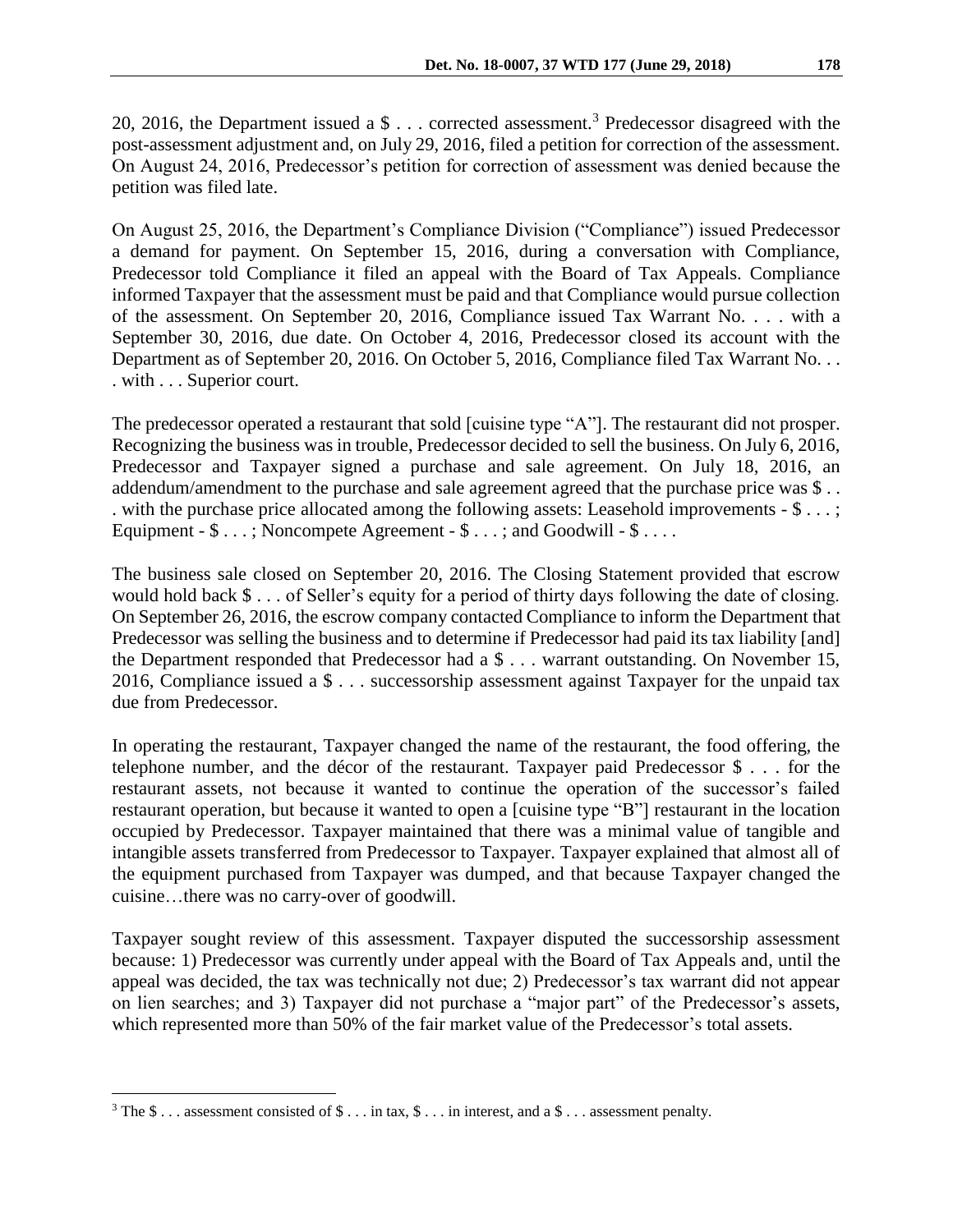# ANALYSIS

Taxpayer's first challenge to the assessment is that Taxpayer should not be held liable for the tax of a predecessor when the amount of tax liability was uncertain at the time of purchase of the business. Taxpayer argued the amount Predecessor owed the Department was uncertain because an appeal of the assessment was pending before the Board of Tax Appeals.

We disagree and find that the amount of tax owed to the Department was fixed and known at the time of purchase of the business. RCW 82.32.160 provides:

Any person having been issued a notice of additional taxes, delinquent taxes, interest, or penalties assessed by the department, may within thirty days after the issuance of the original notice of the amount thereof or within the period covered by any extension of the due date thereof granted by the department petition the department in writing for a correction of the amount of the assessment, and a conference for examination and review of the assessment . . . . If no such petition is filed within the thirty-day period the assessment covered by the notice shall become final.

In this instance, Predecessor took advantage of the Department's internal review process and received a determination, which remanded the matter back to Audit for adjustment. Predecessor's tax assessment became final when the Predecessor did not file for review of the amended assessment by the due date, July 20, 2016. Predecessor appealed that decision to the BTA under RCW 82.03.190. This action does not toll the finality of the Department's assessment. There is no provision in Chapter 82.03 RCW that renders an assessment not final during the BTA's appeal process. Indeed, the DOR can take collection action after the assessment is final and nothing prevents the DOR from collecting unpaid taxes due during a BTA proceeding.

Taxpayer also argued that it should not be held liable as a successor because it was unaware of Predecessor's unpaid tax assessment. RCW 82.32.140 provides that if a taxpayer quits doing business and any tax is not paid within ten days from the date of the disposal "the successor [to that business] shall become liable for the payment of the full amount of tax." RCW 82.32.140(2). If the fair market value of the assets transferred is less than fifty thousand dollars, the successor's liability is limited to the fair market value of those assets. "Successor" is defined as:

(a) Any person to whom a taxpayer quitting, selling out, exchanging, or disposing of a business sells or otherwise conveys, directly or indirectly, in bulk and not in the ordinary course of the taxpayer's business, more than fifty percent of the fair market value of either the (i) tangible assets or (ii) intangible assets of the taxpayer; . . . .

[RCW 82.04.180(1)(a).]

Taxpayer is, therefore, a successor to Predecessor if: (1) Predecessor quit, sold out, exchanged, or disposed of its business; (2) Predecessor sold or otherwise conveyed, directly or indirectly; (3) in bulk or in the ordinary course of Predecessor's business; (4) more than fifty percent of the fair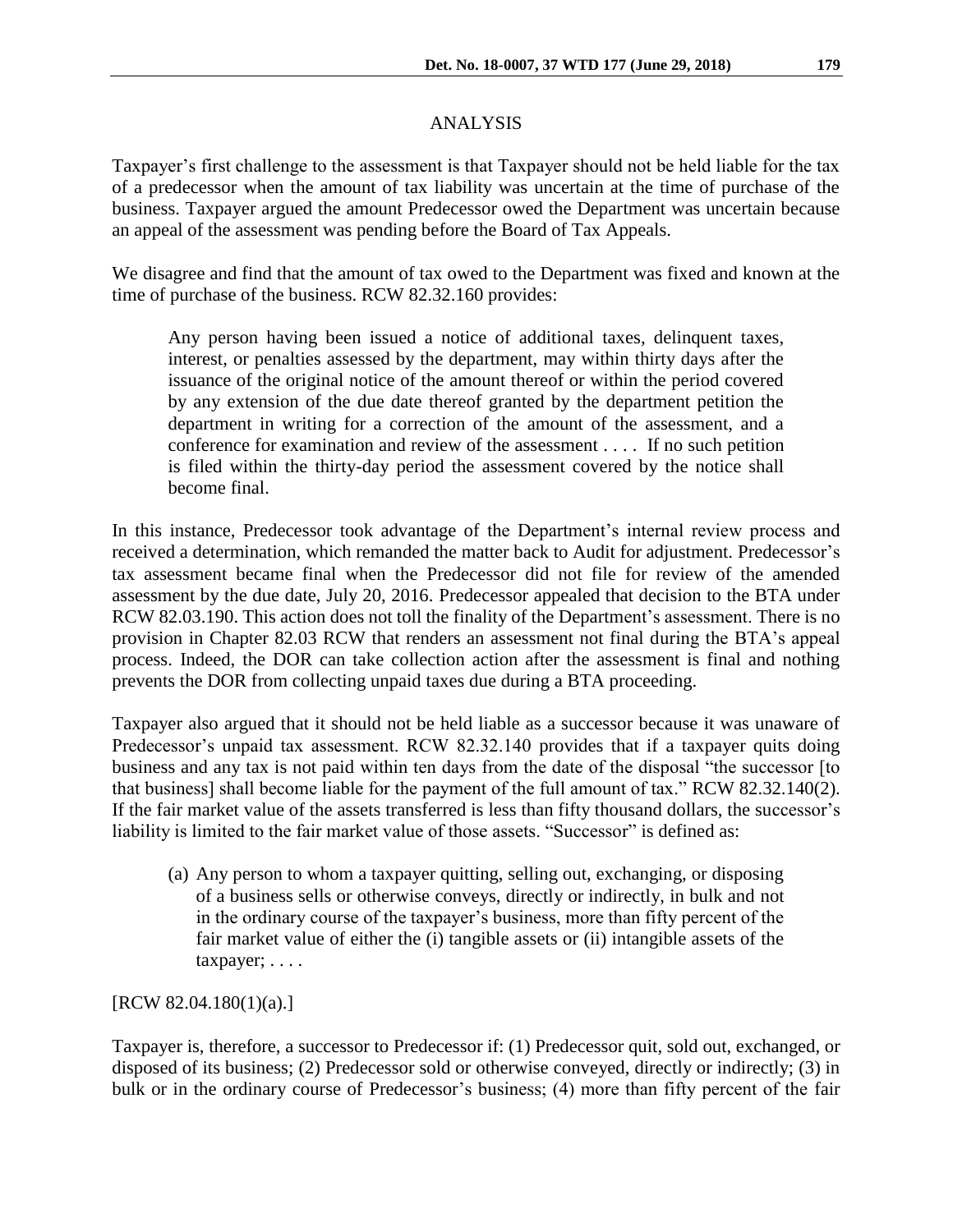market value of either tangible or intangible assets; (5) to Taxpayer. *See* Det. No. 05-0313, 26 WTD 27 (2007).

It is noteworthy that there is no requirement that to be a successor the buyer must be aware of the outstanding tax liability of the predecessor. Here, Taxpayer argues that the successorship assessment should be cancelled because Taxpayer was not aware of Predecessor's unpaid assessment. The fact that Predecessor did not disclose the outstanding assessment emphasizes the importance of asking the Department if the seller has outstanding liability with the Department before closing. In this case, the escrow agent on September 20, 2016, the date of closing, faxed the Department a notice that, on or after September 20, 2016, Predecessor was selling the assets of its business to Taxpayer.

On September 26, 2017, the Department's Taxpayer Account Administration ("TAA") replied with a letter that disclosed that Predecessor had a  $\$ ... outstanding tax warrant.<sup>4</sup> The closing statement disclosed that \$ . . . of the sale proceeds was withheld for thirty days after closing.

The hold back was presumably made to cover payment of Predecessor's liabilities unknown at the time of closing. The date of closing and the amount of Predecessor's equity holdback were decided by Taxpayer and Predecessor. Closing the sale prior to receiving notice from the Department of Predecessor's account status or without a large hold-back of Predecessor's equity funds was done at Taxpayer's and the escrow agent's peril.

Taxpayer also argues that it is not a successor because it did not receive more than 50% of the fair market value of Predecessor's tangible and intangible assets. RCW 82.32.140 provides that a successor to a person going out of business may in some circumstances be liable for the predecessor's unpaid tax liabilities. Specifically, RCW 82.32.140 provides:

(1) Whenever any taxpayer quits business, or sells out, exchanges, or otherwise disposes of more than fifty percent of the fair market value of either its tangible or intangible assets, any tax payable hereunder shall become immediately due and payable, and such taxpayer shall, within ten days thereafter, make a return and pay the tax due, unless an extension is granted under RCW 82.32.080.

 $[(2) \dots$  If any tax is not paid by the taxpayer within ten days from the date of such sale, exchange, or disposal, the successor shall become liable for the payment of the full amount of tax.]

WAC 458-20-216(3) ("Rule 216") explains what is meant by tangible and intangible assets:

(a) **Tangible assets**. "Tangible assets" include, but are not limited to, materials, supplies, merchandise, inventory, equipment, or other tangible personal property.

**(b) Intangible** assets. "Intangible assets" include, but are not limited to, all moneys and credits including mortgages, notes, accounts, certificates of deposit; tax

 $\overline{a}$ 

<sup>&</sup>lt;sup>4</sup> The tax warrant had a September 20, 2017, due date. At the time of the Department's reply the tax warrant was past due.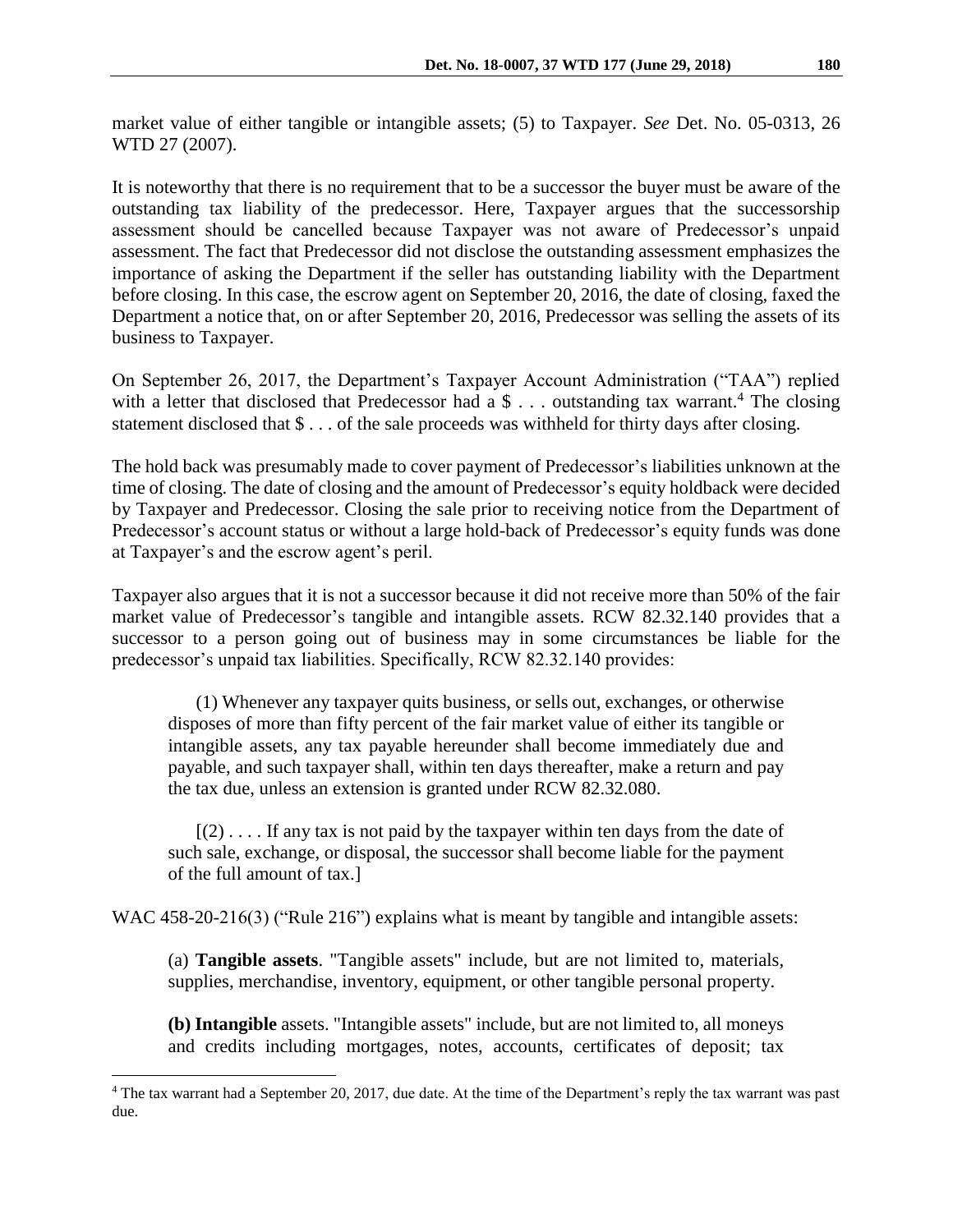certificates; judgments; state, county and municipal bonds; bonds of the United States and of foreign countries; bonds, stocks, or shares of private corporations; personal service contracts; trademarks; trade names; brand names; patents; copyrights; trade secrets; franchise agreements; licenses; permits; core deposits of financial institutions; non-compete agreements; business name; telephone numbers and internet addresses; customer or patient lists; favorable contracts and financing agreements; reputation; exceptional management; prestige; good name; integrity of a business; or other intangible personal property. . . .

Taxpayer changed the name of the restaurant, the food offering, the telephone number, and the décor of the restaurant. Taxpayer asserts that it paid Predecessor \$ . . . for the restaurant assets, not because it wanted to continue the operation of the successor's failed [cuisine type "A"] restaurant operation, but because it wanted to open a [cuisine type "B"] restaurant in the location occupied by Predecessor. Taxpayer maintained that there was a minimal value of tangible and intangible assets transferred from Predecessor to Taxpayer. Taxpayer explained that almost all of the equipment purchased from Taxpayer was dumped, and that, because Taxpayer changed the cuisine…, there was no carry-over of goodwill.

Taxpayer's argument is that it is not a successor because it failed to use the tangible and intangible assets it paid for. RCW 82.04.180's definition of successor does not require that the buyer use the assets acquired. Rather, the definition only requires that the seller "sells or otherwise conveys . . . more than fifty percent of the fair market value of either the (i) tangible assets or (ii) intangible assets of the taxpayer . . . ."

The term "fair market value" is not defined in the statute or the rule. Consequently, we use the term's common and ordinary meaning. *John H. Sellen Constr. Co. v. Dep't of Revenue*, 87 Wn.2d 878, 882, 558 P. 2d. 1342 (1976). Washington courts have consistently declared that:

[F]air market value has been generally defined as the value for which the property could have been sold in the course of a voluntary sale between a willing buyer and a willing seller, taking into account the use to which the property is adapted or could reasonably be adapted.

*Merchant v. Peterson*, 38 Wn. App. 855, 858, 690 P.2d 1192 (1984) (citing *Dillon v. O'Conner*, 68 Wn.2d 184, 186, 412 P.2d 126 (1966)); *see also Potter v. Washington State Patrol,* 165 Wn.2d 67, 196 P.3d 691 (2008) (citing *Merchant v. Peterson*).

Therefore, the only measure of the fair market value of the assets Taxpayer acquired is the \$... consideration Taxpayer gave Predecessor for the acquisition of the business, which is a "voluntary sale between a willing buyer and a willing seller." *Id*.

Accordingly, we conclude that Taxpayer is a successor because all five of the elements contained in RCW 82.04.180(1)(a) have been fulfilled. In making this finding, we have also considered and conclude that no adjustment to the assessment is required by RCW 82.32.140(2), which provides for an adjustment on assessments based on the fair value of the amount of assets acquired by the successor: